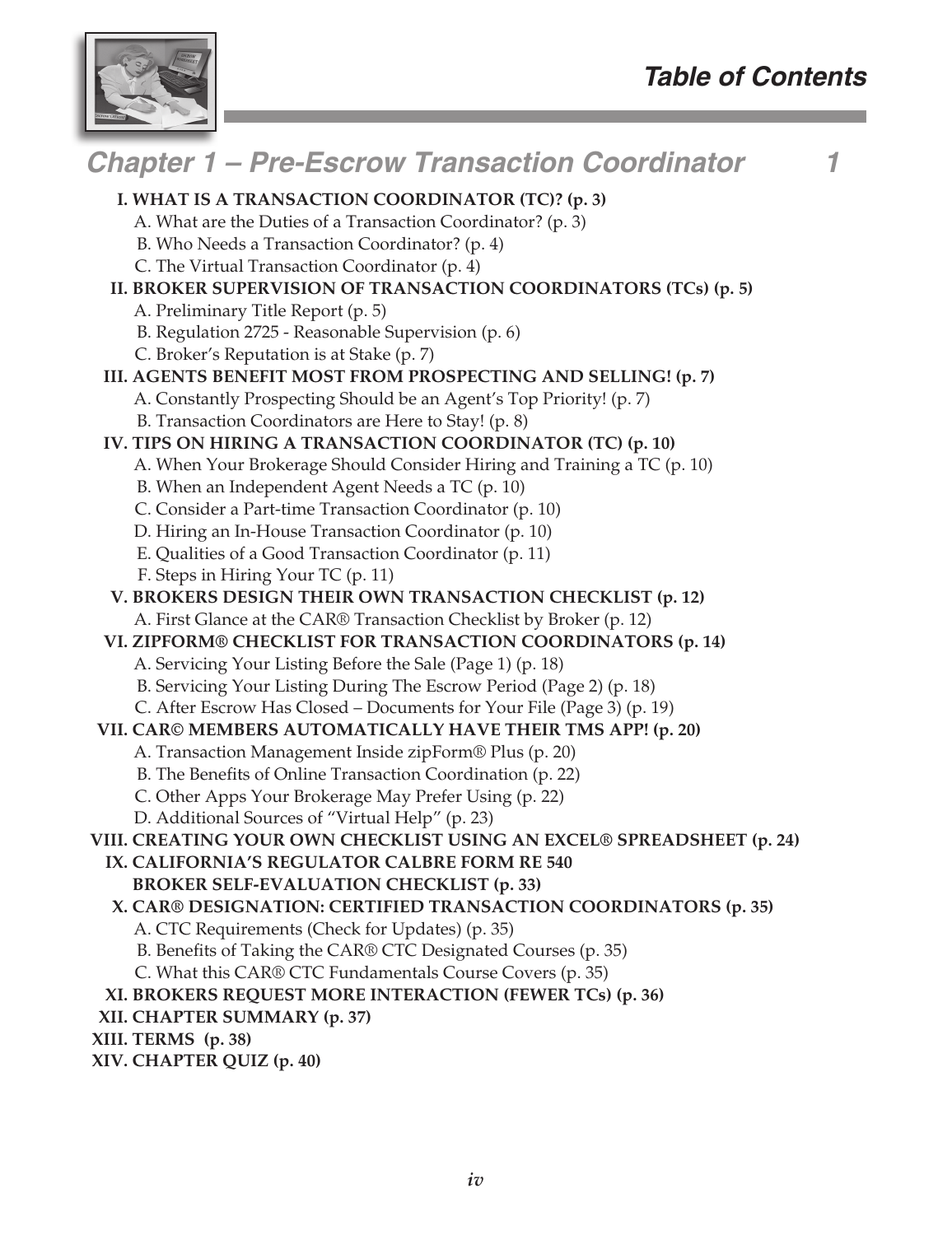# *Chapter 2 – What is Escrow? 43*

#### **I. HISTORY OF ESCROW (p. 43)**

- A. Escrows Take Time (p. 45)
- B. The Third Person (Stakeholder) (p. 45)
- C. Escrows Not Required By Law (p. 46)
- D. Real Property (p. 47)
- E. Personal Property (p. 47)

#### **II. CONTRACT LAW (p. 48)**

- A. All Parties are Legally Able to Make Contracts (p. 49)
- B. There Must Be Mutual Consent and Proper Writing (p. 49)
- C. The Escrow Must Have a Lawful Nature (p. 50)
- D. There Must Be Sufficient Consideration (p. 50)
- E. There Must Be Stated Conditions (p. 50)
- F. Forgery Prevention (p. 51)

#### **III. WHO MAY BE AN ESCROW HOLDER? (p. 52)**

A. Escrow Holders are Agents (p. 52)

#### **IV. WHAT ASSOCIATIONS HELP ESCROW AGENTS IN THEIR WORK? (p. 55)**

- A. California Escrow Association (CEA) (p. 55)
- B. Escrow Institute of California (p. 56)
- C. California Land Title Association (CLTA) (p. 56)

#### **V. HOW SHOULD ESCROW HOLDERS BEHAVE? (p. 56)**

- A. They Must Serve the Public (p. 56)
- B. Their Information is Strictly Confidential (p. 56)
- C. Their Position is Strictly Neutral (p. 57)
- D. Their Employers are in Business to Make Money (p. 58)
- E. They May Not Practice Law (p. 58)
- F. California Escrow Association Vision Statement (p. 59)
- G. American Land Title Association (ALTA) Code of Ethics (p. 59)

#### **VI. CHAPTER SUMMARY (p. 62)**

- **VII. TERMS (p. 63)**
- **VIII. CHAPTER QUIZ (p. 65)**

## *Chapter 3 – Basic Escrow Processes & the Role of Transaction Coordinator 69*

#### **I. INTRODUCTION (p. 69)**

A. Process Basically the Same Throughout California (p. 71)

#### **II. SIX MAIN ESCROW TASKS (p. 73)**

- A. Obtain the Instructions of the Parties (p. 73)
- B. Draw the Instruments of Transfer (p. 78)
- C. Obtain a Policy of Title Insurance (p. 85)
- D. Collect the Funds (p. 88)
- E. See That the Transfer is Recorded in the County Records (p. 97)
- F. County Recorder Mails Deed to the Buyer Money Goes to the Seller (p. 99)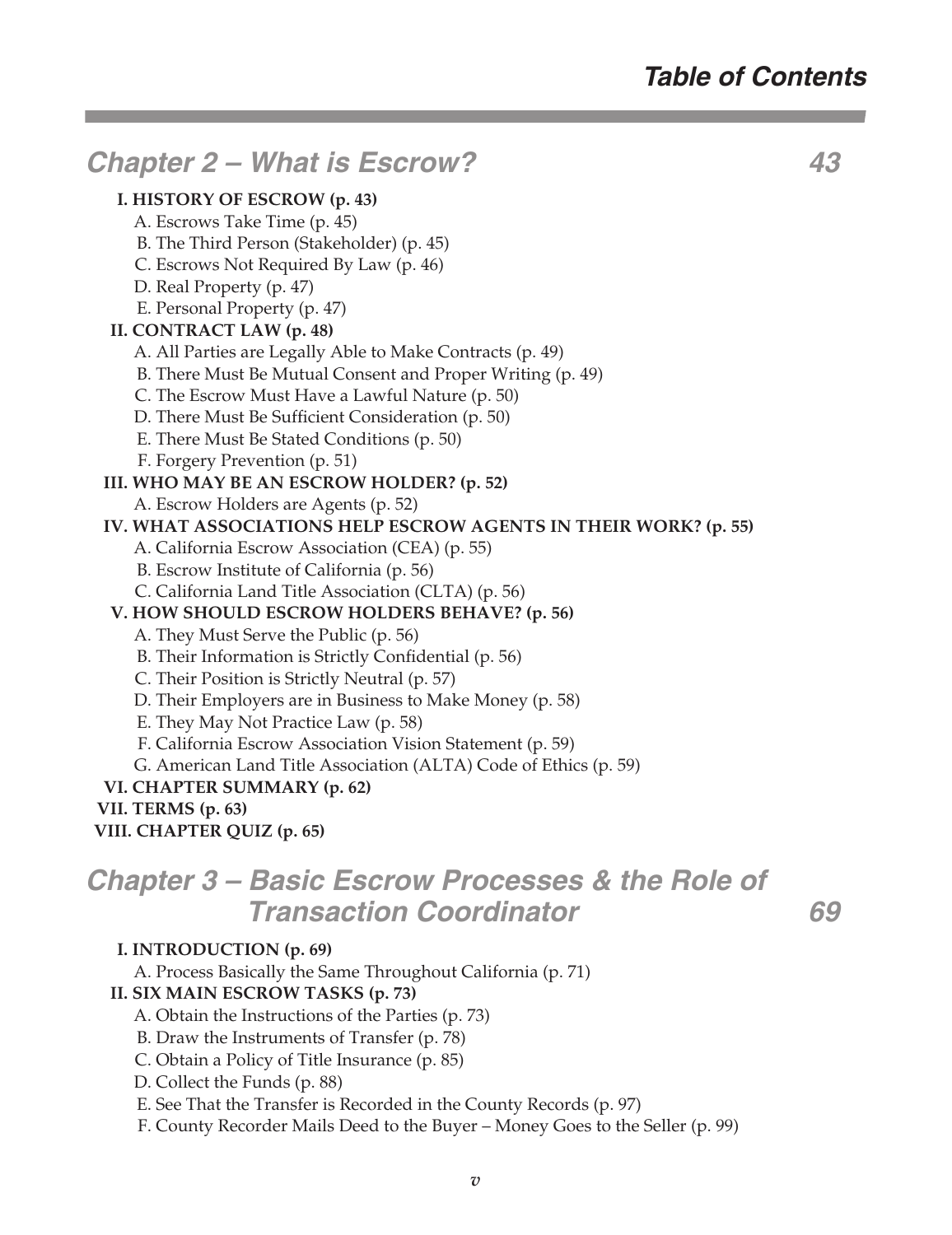

 G. New Source of Income - Escrow Company Provides Transaction Coordinator (p. 101) **III. CHAPTER SUMMARY (p. 113) IV. TERMS (p. 114) V. CHAPTER QUIZ (p. 117)**

# *Chapter 4 – Sample One, Part One 121*

**I. TAKING AN ESCROW (p. 123)** A. The Memo Sheet (p. 123) **II. THE ESCROW INSTRUCTIONS (p. 127)** A. Bilateral vs. Unilateral Instructions (p. 129) B. Notes on Writing Escrow Instructions (p. 129) **III. THE GRANT DEED (p. 135)** A. Notes on Preparing the Grant Deed (p. 135) **IV. STATEMENT OF INFORMATION (p. 138) V. COMMISSION INSTRUCTIONS (p. 138) VI. CHAPTER SUMMARY (p. 143) VII. TERMS (p. 143) VIII. CHAPTER QUIZ (p. 144)**

### *Chapter 5 – Sample One, Part Two 147*

**I. ESCROW CHECKLIST (p. 149) II. ACCEPTING MONEY INTO ESCROW (p. 149) III. ACCEPTING DOCUMENTS INTO ESCROW (p. 151) IV. ESCROW SETTLEMENT SHEET (INTRODUCTION) (p. 151) V. AMENDMENTS TO ESCROW INSTRUCTIONS (p. 152) VI. ORDER FOR TITLE INSURANCE (p. 153) VII. THE RECONVEYANCE (p. 156) VIII. THE PEST CONTROL INSPECTION REPORT (p. 157)** A. Receiving Pest Control Reports Into Escrow (p. 161) **IX. OBTAINING BUYER'S APPROVAL (p. 161) X. CHAPTER SUMMARY (p. 162) XI. TERMS (p. 163) XII. CHAPTER QUIZ (p. 164)** *Chapter 6 – Sample One, Part Three 167*

#### **I. PRELIMINARY REPORT OF TITLE (p. 167)** A. Encumbrances (p. 169) **II. THE DEMAND (p. 170) III. ADJUSTING INTEREST (p. 172) IV. OBTAINING THE RECONVEYANCE (p. 172)** A. Mortgages (p. 173) **V. FIRE INSURANCE (p. 173)** A. Fire Insurance – A Must! (p. 173) B. Fire Insurance Proration (p. 173)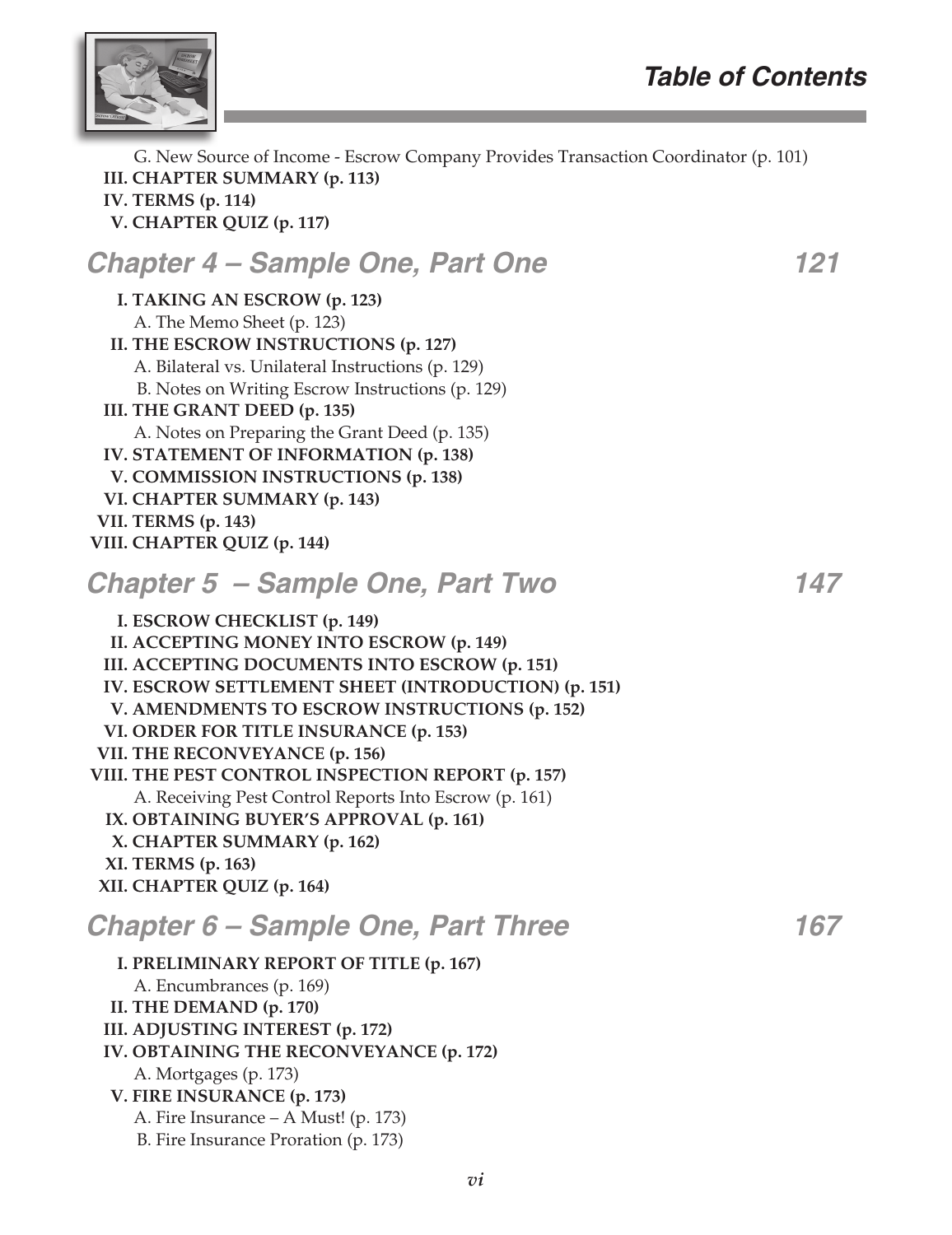**VI. PROPERTY TAXES (p. 175) VII. FINISHING THE SETTLEMENT SHEET (p. 177)** A. Loan Fees (p. 177) B. Title Insurance Fees (p. 177) C. Recording Fees (p. 177) D. Pest Control Inspection Fees (p. 179) E. Commission (p. 179) F. Escrow Fees (p. 179) **VIII. CALLING FOR THE BUYER'S FUNDS (p. 179) IX. MEETING WITH THE BUYER (p. 182) X. CLOSING THE ESCROW (p. 182) XI. FINAL ESCROW SETTLEMENT (p. 183) XII. ESCROW IS CLOSED (p. 186) XII. CHAPTER SUMMARY (p. 186) XIII. TERMS (p. 187) XIV. CHAPTER QUIZ (p. 188)**

# *Chapter 7 – Sample Two, Part One 191*

**I. TAKING THE ESCROW (p. 191)** A. Basic Items of the Transaction (p. 191) B. Power of Attorney – Attorney-in-Fact (p. 193) C. Recitations for Funding (p. 194) **II. COMPLETING THE ESCROW ORDER (p. 198) III. THE ESCROW INSTRUCTIONS (p. 199) IV. RECEIVING CASH INTO ESCROW (p. 204) V. CHECK LIST AND SETTLEMENT SHEET (p. 207) VI. ENDING THE INTERVIEW (p. 207) VII. ORDERING THE PRELIMINARY REPORT (p. 207) VIII. THE POWER OF ATTORNEY (p. 207) IX. ASSIGNMENT OF WATER STOCK (p. 208) X. THE GRANT DEED (p. 210) XI. CHAPTER SUMMARY (p. 212) XII. TERMS (p. 213) XIII. CHAPTER QUIZ (p. 214)**

# *Chapter 8 – Sample Two, Part Two 219*

**I. PRELIMINARY REPORT (p. 219)**

| I. PRELIMINARY REPORT (p. 219)                             |
|------------------------------------------------------------|
| A. Binders (p. 219)                                        |
| B. Easements (p. 226)                                      |
| II. CLEARING CLOUDS ON THE TITLE (p. 226)                  |
| III. THE POLICY OF TITLE INSURANCE (p. 229)                |
| A. CLTA Owner's Standard Coverage Policy (p. 230)          |
| B. ALTA Loan Policy With ALTA Endorsement, Form 1 (p. 230) |
| <b>IV. CHAPTER SUMMARY (p. 241)</b>                        |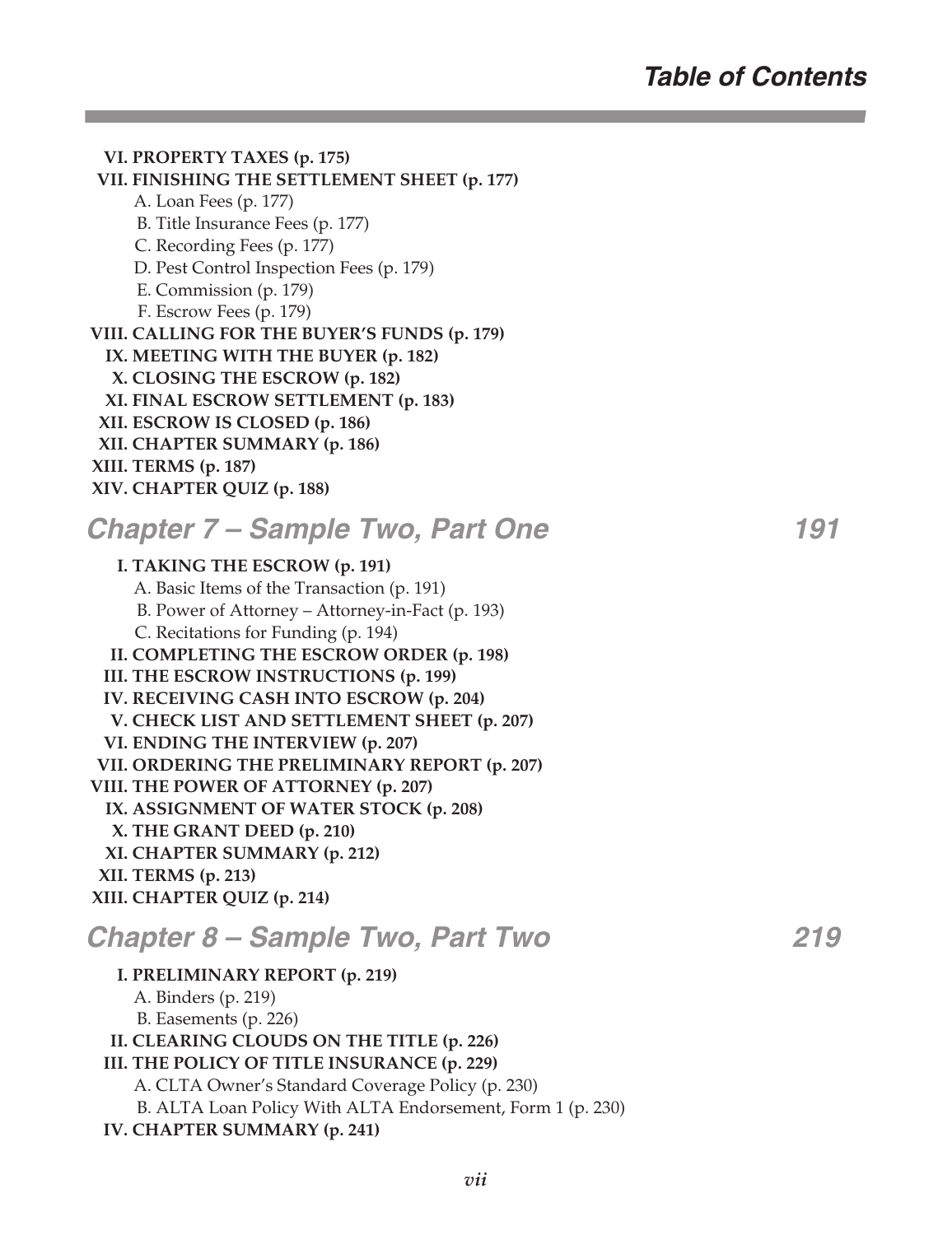# *Table of Contents*



**V. TERMS (p. 242) VI. CHAPTER QUIZ (p. 243)**

| <b>Chapter 9 – Sample Two, Part Three</b>                                                                                                                                                                                                                                                                                                                                                                                                                                                                                                                                                                     | 247 |
|---------------------------------------------------------------------------------------------------------------------------------------------------------------------------------------------------------------------------------------------------------------------------------------------------------------------------------------------------------------------------------------------------------------------------------------------------------------------------------------------------------------------------------------------------------------------------------------------------------------|-----|
| I. THE DEED OF TRUST (p. 247)<br>II. THE NOTE (p. 250)<br>A. Notes on Notes (p. 252)<br>III. ASSIGNMENT OF WATER STOCK (p. 253)<br>IV. READY TO CLOSE ESCROW (p. 253)<br>V. ADJUSTMENTS AND PRORATIONS (p. 253)<br>A. Property Taxes (p. 253)<br>B. Water Stock (p. 256)<br>C. Fire Insurance (p. 256)<br>D. Rents (p. 256)<br>VI. BALANCING THE ACCOUNTS (p. 256)<br>VII. CALLING FOR RECORDING (p. 258)<br>A. Seller's Closing Letter (p. 258)<br>B. Buyer's Closing Letter (p. 258)<br>C. Other Disbursements (p. 261)<br>VIII. CHAPTER SUMMARY (p. 261)<br>IX. TERMS (p. 262)<br>X. CHAPTER QUIZ (p. 263) |     |
| Chapter 10 – Sample Three, Part One                                                                                                                                                                                                                                                                                                                                                                                                                                                                                                                                                                           | 267 |
| I. TAKING THE ESCROW (p. 267)<br>II. THE ESCROW INSTRUCTIONS (p. 270)<br>III. PREPARING THE BROKER'S MAILING (p. 273)<br>IV. CHECKLIST (p. 274)<br>V. ORDER FOR TITLE REPORT (p. 274)<br>VI. OBTAINING THE BENEFICIARY'S STATEMENT (p. 274)<br>A. "Assumed" vs. "Subject To" (p. 276)<br>B. "Wraparound" or "All-Inclusive" Deed of Trust (p. 278)<br>VII. PRELIMINARY REPORT OF TITLE (p. 279)<br>VIII. LEGAL DESCRIPTION BY SECTION MAP (p. 279)<br>IX. CHAPTER SUMMARY (p. 283)<br>X. TERMS (p. 284)<br>XI. CHAPTER QUIZ (p. 285)                                                                          |     |
| <b>Chapter 11 – Sample Three, Part Two</b>                                                                                                                                                                                                                                                                                                                                                                                                                                                                                                                                                                    | 289 |
| I. PRELIMINARY REPORT OF TITLE (CONTINUED) (p. 289)<br>A. The Second Page of the Prelim (p. 289)<br>II. THE SECOND DEED OF TRUST AND NOTE (p. 292)<br>III. PEST CONTROL REPORT (p. 292)<br>IV. ADJUSTMENTS AND PRORATIONS (p. 296)                                                                                                                                                                                                                                                                                                                                                                            |     |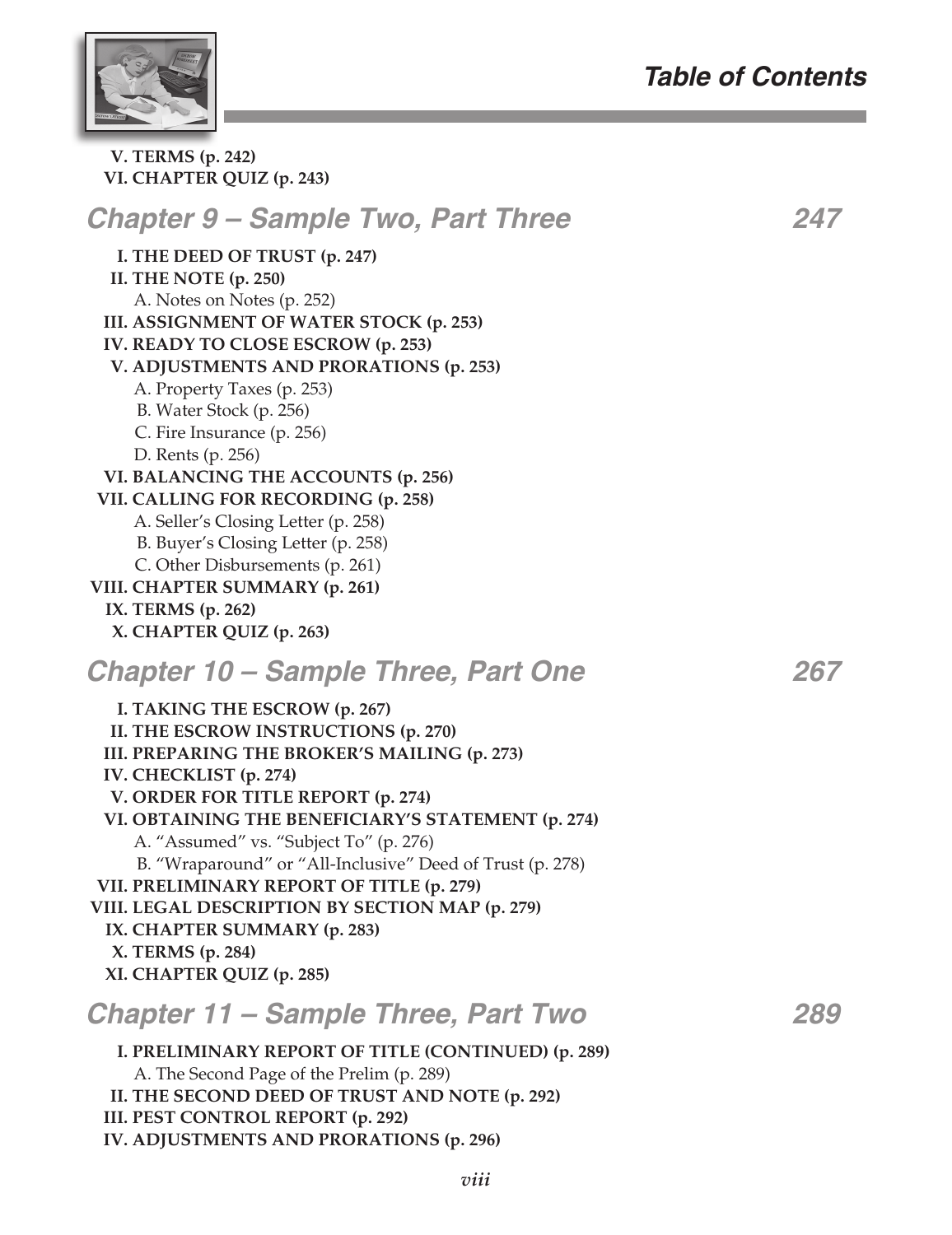A. Property Taxes (p. 296) B. Adjusting the Note of Record (p. 296) **V. FIRE INSURANCE (p. 298) VI. FINISHING THE SETTLEMENT SHEET (p. 298)** A. Final Settlement, Buyer (p. 302) B. Final Settlement, Seller (p. 302) C. Other Disbursements (p. 302) **VII. CHAPTER SUMMARY (p. 306) VIII. TERMS (p. 307) IX. CHAPTER QUIZ (p. 308)** *Chapter 12 – Exchange Escrow Sample 311* **I. REAL PROPERTY EXCHANGES (p. 311)** A. Why an Exchange? (p. 311) B. Tax Considerations (p. 313) C. Buying and Selling in One Transaction (p. 313) **II. DIFFERENT APPROACHES (p. 314) III. PARTIES TO THE EXCHANGE (p. 314)** A. Property One (p. 314) B. Property Two (p. 314) **IV. REASON FOR THE EXCHANGE (p. 315) V. THE EXCHANGE MEMO (p. 315) VI. BOOT (p. 315) VII. VALUATIONS OF PROPERTY (p. 316) VIII. TWO OR MORE DEEDS (p. 317) IX. THE EXCHANGE DEPOSIT RECEIPT (p. 317) X. SAMPLE AGREEMENT (p. 317)** A. Determining the Consideration (p. 320) B. Determining Boot (p. 320) **XI. FILLING OUT THE MEMOS (p. 321)** A. Party Number Two Memo (p. 324) B. Party Number One Memo (p. 326) **XII. PROBATE (p. 327) XIII. YOU ARE NOW READY TO PREPARE THE ESCROW INSTRUCTIONS (p. 328)** A. Escrow Instructions (p. 328) B. Exchange Instruction Form (p. 328) C. First and Second Party (p. 334) D. First Party Instructions (p. 334) E. Second Party Instructions (p. 338) **XIV. EXECUTING THE INSTRUCTIONS (p. 339) XV. OTHER BUSINESS TO COMPLETE (p. 340) XVI. THE ESCROW FILE (p. 340) XVII. CHAPTER SUMMARY (p. 341) XVIII. TERMS (p. 342) XIX. CHAPTER QUIZ (p. 343)**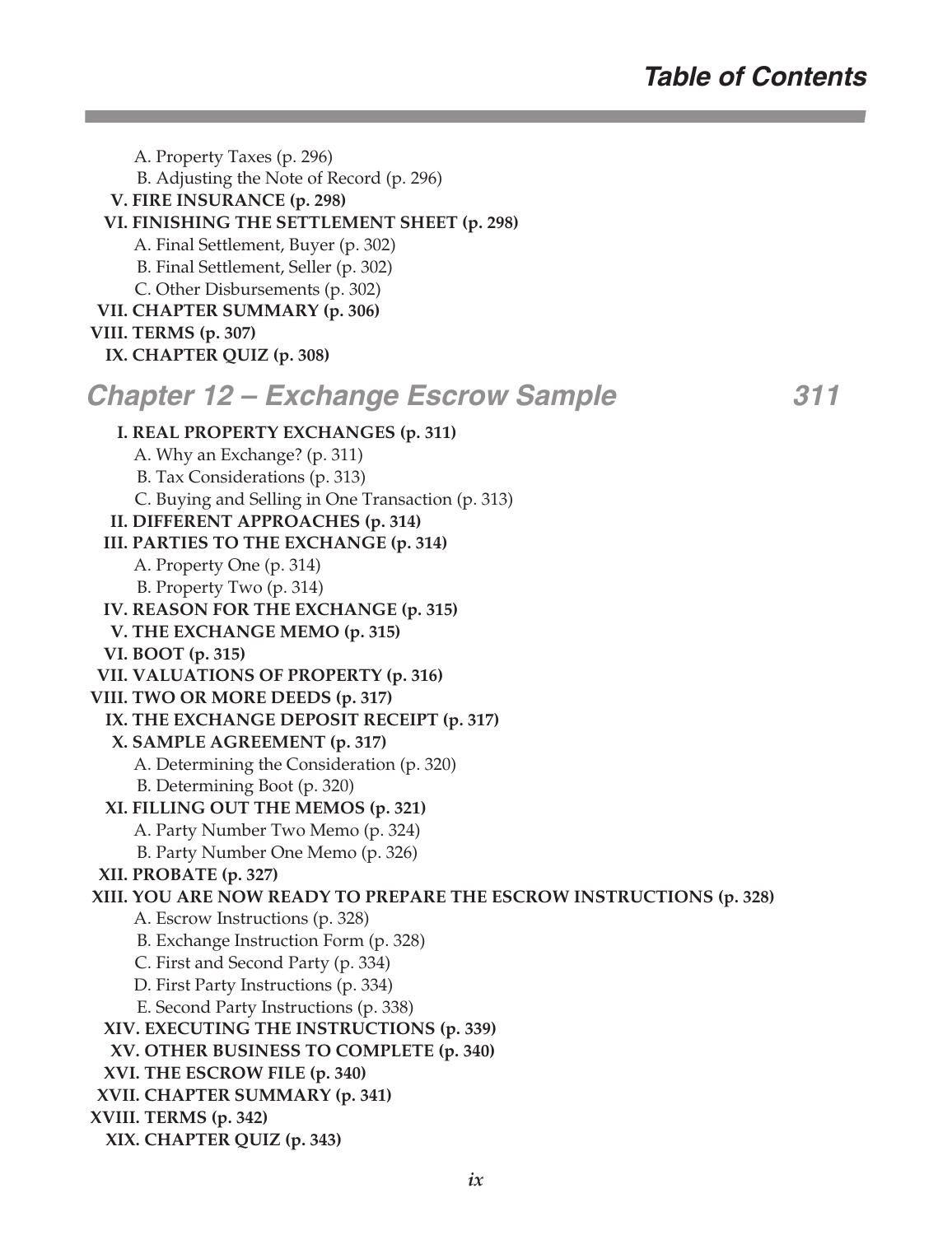

### *Chapter 13 – Processing the Exchange Escrow 347* **I. THE PROGRESS AND SETTLEMENT SHEETS (p. 347) II. ORDERING THE PRELIMINARY REPORT ("PRELIM") (p. 347) III. FILING (p. 353)**

- A. Indexing (p 353)
	- B. A Tickler System (p. 354)
- **IV. PROCESSING (p. 355)**
	- A. Second Property Preliminary Report (p. 355)
	- B. First Property Preliminary Report (p. 358)
- **V. SUPPLEMENTAL ESCROW INSTRUCTIONS (p. 361)**
- **VI. DECREE OF DEATH (p. 365)**
	- A. Affidavit Death of Joint Tenant (p. 365)
- **VII. ESTATE TAXES (p. 365)**
- **VIII. DECREE OF DISTRIBUTION (p. 368)**
- **IX. PROBATE (p. 368)**
- **X. ASSUMPTION OF DEED OF TRUST DOCUMENTS (p. 370)**
	- A. Beneficiary's Statement (p. 370)
	- B. Assumption Agreement (p. 373)
- **XI. FINAL PROCESSING ITEMS (p. 373) XII. SETTLING THE FIRST PARTY (p. 373) XIII. SETTLING THE SECOND PARTY (p. 377) XIV. CLOSING (p. 377) XV. THE CLOSING (p. 378) XVI. FINAL COMMENT (p. 378) XVII. CHAPTER SUMMARY (p. 379)**

### **XVIII. TERMS (p. 380)**

**XIX. CHAPTER QUIZ (p. 381)**

# *Chapter 14 – Note and Trust Deed Escrow Sample 385*

**I. THE SALE OF A LOAN (p. 385) II. WHEN LESS THAN FEE TITLE IS CONVEYED (p. 385) III. INFORMATION ABOUT THIS SAMPLE (p. 387) IV. OPENING ESCROW (p. 387)** A. Instructions for Sale of Trust Deed and Note (p. 388) B. Factors Affecting the Price of a Note (p. 388) C. Discounting the Price of a Note (p. 390) D. Time Limit for the Close of Escrow (p. 390) E. Parties to the Transaction (p. 390) F. Title Insurance (p. 391) G. Different Endorsements (p. 391) H. Title Policy Agreement (p. 401) I. Beneficiary's Statement (p. 401) J. Transferring the Note (p. 401) K. Assignment of Deed of Trust (p. 404)